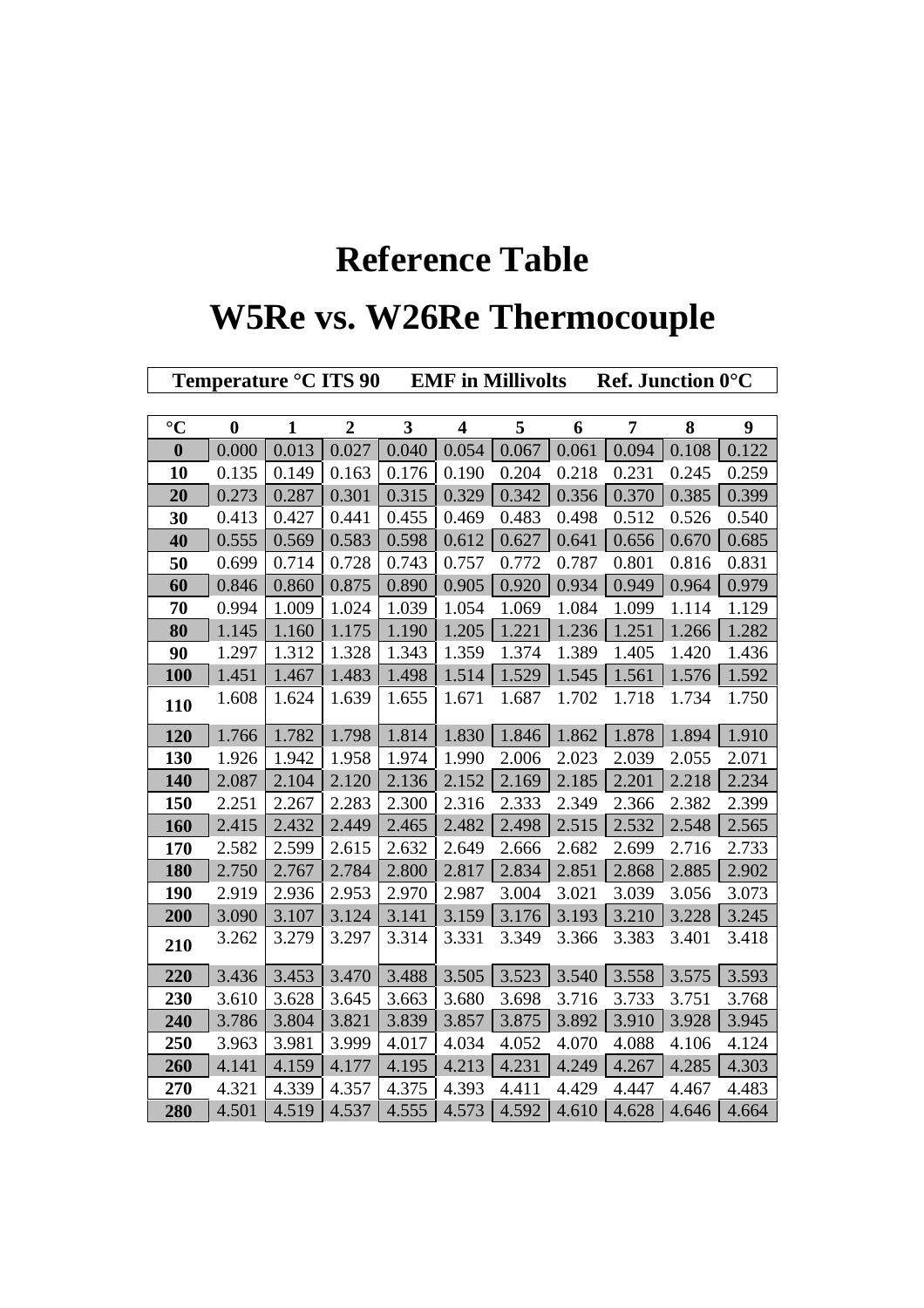| 290 | 4.682 | 4.701 | 4.719 | 4.737                                                                 | 4.755 | 4.773 | 4.792 | 4.810 | 4.828 | 4.846                                                                 |
|-----|-------|-------|-------|-----------------------------------------------------------------------|-------|-------|-------|-------|-------|-----------------------------------------------------------------------|
| 300 | 4.865 | 4.883 | 4.901 | 4.920                                                                 | 4.938 | 4.956 | 4.974 | 4.993 | 5.011 | 5.030                                                                 |
| 310 | 5.048 | 5.066 | 5.085 | 5.103                                                                 | 5.121 | 5.140 | 5.158 | 5.177 | 5.195 | 5.214                                                                 |
| 320 | 5.232 | 5.250 | 5.269 | 5.287                                                                 | 5.306 | 5.324 | 5.343 | 5.361 | 5.380 | 5.398                                                                 |
| 330 | 5.417 | 5.435 | 5.454 | 5.473                                                                 | 5.491 | 5.510 | 5.528 | 5.547 | 5.565 | 5.584                                                                 |
| 340 | 5.603 | 5.621 | 5.640 | 5.658                                                                 | 5.677 | 5.696 | 5.714 | 5.733 | 5.752 | 5.770                                                                 |
| 350 | 5.789 | 5.808 | 5.827 | 5.845                                                                 | 5.864 | 5.883 | 5.901 | 5.920 | 5.939 | 5.958                                                                 |
| 360 | 5.976 | 5.995 | 6.014 | 6.033                                                                 | 6.051 | 6.070 | 6.089 | 6.108 | 6.127 | 6.145                                                                 |
| 370 | 6.164 | 6.183 | 6.202 | 6.221                                                                 | 6.240 | 6.259 | 6.277 | 6.296 | 6.315 | 6.334                                                                 |
| 380 | 6.353 | 6.372 | 6.391 | 6.410                                                                 | 6.429 | 6.447 | 6.466 | 6.485 | 6.504 | 6.523                                                                 |
| 390 | 6.542 | 6.561 | 6.580 | 6.599                                                                 | 6.618 | 6.637 | 6.656 | 6.675 | 6.694 | 6.713                                                                 |
| 400 | 6.732 | 6.751 | 6.770 | 6.789                                                                 | 6.808 | 6.827 | 6.846 | 6.865 | 6.884 | 6.903                                                                 |
| 410 | 6.922 | 6.941 | 6.961 | 6.980                                                                 | 6.999 | 7.018 | 7.037 | 7.056 | 7.075 | 7.094                                                                 |
| 420 | 7.113 | 7.132 | 7.152 | 7.171                                                                 | 7.190 | 7.209 | 7.228 | 7.247 | 7.267 | 7.286                                                                 |
| 430 | 7.305 | 7.324 | 7.343 | 7.362                                                                 | 7.382 | 7.401 | 7.420 | 7.439 | 7.458 | 7.478                                                                 |
| 440 | 7.497 | 7.516 | 7.535 | 7.554                                                                 | 7.594 | 7.593 | 7.612 | 7.631 | 7.651 | 7.670                                                                 |
| 450 | 7.689 | 7.708 | 7.728 | 7.747                                                                 | 7.766 | 7.786 | 7.805 | 7.824 | 7.843 | 7.863                                                                 |
| 460 | 7.882 | 7.901 | 7.921 | 7.940                                                                 | 7.959 | 7.979 | 7.998 | 8.017 | 8.037 | 8.056                                                                 |
| 470 | 8.075 | 8.095 | 8.114 | 8.133                                                                 | 8.153 | 8.172 | 8.191 | 8.211 | 8.230 | 8.249                                                                 |
| 480 | 8.269 | 8.288 | 8.308 | 8.327                                                                 | 8.346 | 8.366 | 8.385 | 8.404 | 8.424 | 8.443                                                                 |
| 490 | 8.463 | 8.482 | 8.502 | 8.521                                                                 | 8.540 | 8.560 | 8.579 | 8.599 | 8.618 | 8.637                                                                 |
| 500 | 8.657 | 8.676 | 8.696 | 8.715                                                                 | 8.735 | 8.754 | 8.774 | 8.793 | 8.812 | 8.832                                                                 |
| 510 | 8.851 | 8.871 | 8.890 | 8.910                                                                 | 8.929 | 8.949 | 8.968 | 8.988 | 9.007 | 9.027                                                                 |
| 520 | 9.046 | 9.066 | 9.085 | 9.105                                                                 | 9.124 | 9.144 | 9.163 | 9.183 | 9.202 | 9.222                                                                 |
| 530 | 9.241 | 9.261 | 9.280 | 9.300                                                                 | 9.319 | 9.339 | 9.358 | 9.378 | 9.397 | 9.417                                                                 |
| 540 | 9.436 | 9.456 | 9.475 | 9.495                                                                 | 9.514 | 9.534 | 9.553 | 9.573 | 9.592 | 9.612                                                                 |
| 550 | 9.631 | 9.651 | 9.670 | 9.690                                                                 | 9.710 | 9.729 | 9.749 | 9.768 | 9.788 | 9.807                                                                 |
| 560 | 9.827 | 9.846 | 9.866 | 9.885                                                                 | 9.905 | 9.925 | 9.944 | 9.964 | 9.983 | 10.003                                                                |
| 570 |       |       |       | 10.022 10.042 10.061 10.081 10.100 10.120 10.140 10.159 10.179 10.198 |       |       |       |       |       |                                                                       |
| 580 |       |       |       |                                                                       |       |       |       |       |       | 10.218 10.237 10.257 10.276 10.296 10.316 10.335 10.355 10.374 10.394 |
| 590 |       |       |       | 10.413 10.433 10.452 10.472 10.491 10.511 10.531 10.550 10.570 10.589 |       |       |       |       |       |                                                                       |
| 600 |       |       |       | 10.609 10.628 10.648 10.667 10.687 10.706 10.726 10.746 10.765 10.785 |       |       |       |       |       |                                                                       |
| 610 |       |       |       |                                                                       |       |       |       |       |       | 10.804 10.824 10.843 10.863 10.882 10.902 10.921 10.941 10.960 10.980 |
| 620 |       |       |       |                                                                       |       |       |       |       |       | 10.999 11.019 11.038 11.058 11.077 11.097 11.117 11.136 11.156 11.175 |
| 630 |       |       |       |                                                                       |       |       |       |       |       | 11.195 11.214 11.234 11.253 11.273 11.292 11.312 11.331 11.351 11.370 |
| 640 |       |       |       |                                                                       |       |       |       |       |       | 11.390 11.409 11.429 11.448 11.468 11.487 11.507 11.526 11.546 11.565 |
| 650 |       |       |       |                                                                       |       |       |       |       |       | 11.585 11.604 11.624 11.643 11.663 11.682 11.702 11.721 11.741 11.760 |
| 660 |       |       |       |                                                                       |       |       |       |       |       | 11.780 11.799 11.818 11.838 11.857 11.877 11.896 11.916 11.935 11.974 |
| 670 |       |       |       |                                                                       |       |       |       |       |       | 11.974 11.994 12.013 12.033 12.052 12.072 12.091 12.111 12.130 12.150 |
|     |       |       |       |                                                                       |       |       |       |       |       |                                                                       |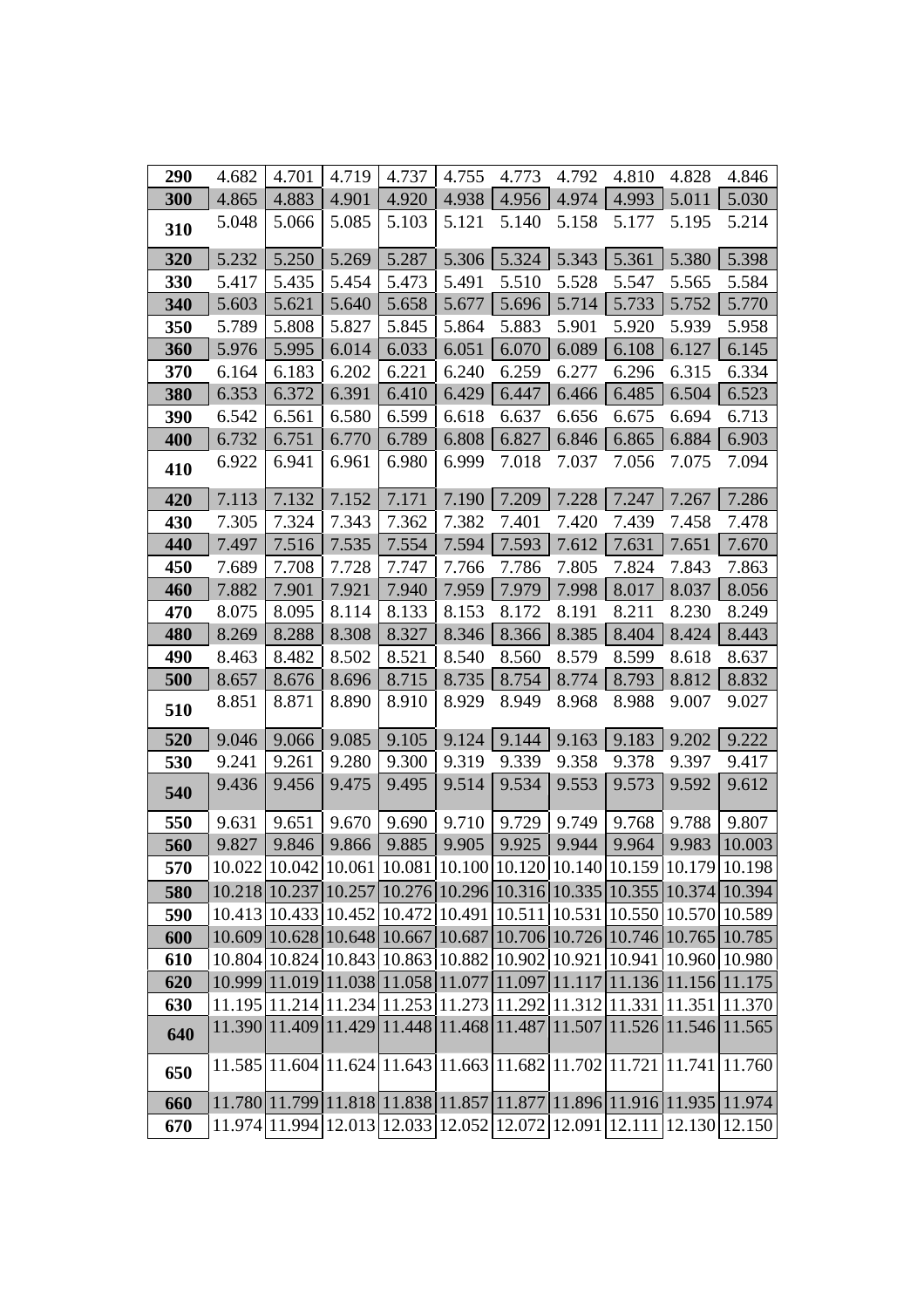| 680         |  | 12.169 12.189 12.208 12.228 12.247 12.267 12.286 12.306 12.325 12.344                                                                              |  |                                                                       |        |
|-------------|--|----------------------------------------------------------------------------------------------------------------------------------------------------|--|-----------------------------------------------------------------------|--------|
| 690         |  | 12.364 12.383 12.403 12.422 12.442 12.461 12.481 12.500 12.520 12.539                                                                              |  |                                                                       |        |
| 700         |  | 12.559 12.578 12.597 12.617 12.636 12.656 12.675 12.695 12.714 12.734                                                                              |  |                                                                       |        |
| 710         |  | 12.753 12.772 12.792 12.811 12.831 12.850 12.870 12.889 12.908 12.928                                                                              |  |                                                                       |        |
| 720         |  | 12.947 12.967 12.986 13.006 13.025 13.044 13.064 13.083 13.103 13.122                                                                              |  |                                                                       |        |
| 730         |  | 13.141   13.161   13.180   13.200   13.219   13.238   13.258   13.277   13.297   13.316                                                            |  |                                                                       |        |
| 740         |  | 13.335   13.355   13.374   13.393   13.413   13.432   13.452   13.471   13.490   13.510                                                            |  |                                                                       |        |
| 750         |  | 13.529 13.548 13.568 13.587 13.606 13.626 13.645 13.665 13.684                                                                                     |  |                                                                       | 13.703 |
| 760         |  | 13.723 13.742 13.761 13.781 13.800 13.819 13.839 13.858 13.877 13.896                                                                              |  |                                                                       |        |
| 770         |  | 13.916 13.935 13.954 13.974 13.993 14.012 14.032 14.051 14.070 14.089                                                                              |  |                                                                       |        |
| 780         |  | 14.109 14.128 14.147 14.167 14.186 14.205 14.224 14.244 14.263 14.282                                                                              |  |                                                                       |        |
| 790         |  | 14.301   14.321   14.340   14.359   14.378   14.398   14.417   14.436   14.455   14.475                                                            |  |                                                                       |        |
| 800         |  | 14.494 14.513 14.532 14.551 14.571 14.590 14.609 14.628 14.647 14.667                                                                              |  |                                                                       |        |
| 810         |  | 14.686 14.706 14.724 14.743 14.763 14.782 14.801 14.820 14.839 14.858                                                                              |  |                                                                       |        |
| 820         |  | 14.878 14.897 14.916 14.935 14.954 14.973 14.993 15.012 15.031 15.050                                                                              |  |                                                                       |        |
| 830         |  | 15.069 15.088 15.107 15.126 15.146 15.165 15.184 15.203 15.222 15.241                                                                              |  |                                                                       |        |
| 840         |  | 15.260 15.279 15.298 15.317 15.336 15.356 15.375 15.394 15.413 15.432                                                                              |  |                                                                       |        |
| 850         |  | 15.451   15.470   15.489   15.508   15.527   15.546   15.565   15.584   15.603   15.622                                                            |  |                                                                       |        |
| 860         |  | 15.641   15.660   15.679   15.698   15.717   15.736   15.755   15.774   15.793   15.812                                                            |  |                                                                       |        |
| 870         |  | 15.831 15.850 15.869 15.888 15.907 15.926 15.945 15.964 15.983 16.002                                                                              |  |                                                                       |        |
| 880         |  | 16.021   16.040   16.058   16.077   16.096   16.115   16.134   16.153   16.172   16.191                                                            |  |                                                                       |        |
| 890         |  | 16.210 16.229 16.248 16.266 16.285 16.304 16.323 16.342 16.361 16.380                                                                              |  |                                                                       |        |
| 900         |  | 16.398 16.417 16.436 16.455 16.474 16.493 16.511 16.530 16.549 16.568                                                                              |  |                                                                       |        |
| 910         |  | 16.587 16.606 16.624 16.643 16.662 16.681 16.699 16.718 16.737 16.756                                                                              |  |                                                                       |        |
| 920         |  | 16.775 16.793 16.812 16.831 16.850 16.868 16.887 16.906 16.924 16.943                                                                              |  |                                                                       |        |
| 930         |  | $\left  16.962 \right  16.981 \left  16.999 \right  17.018 \left  17.037 \right  17.055 \left  17.074 \right  17.093 \left  17.111 \right  17.130$ |  |                                                                       |        |
| 940         |  | 17.149 17.167 17.186 17.205 17.223 17.242 17.261 17.279 17.298 17.317                                                                              |  |                                                                       |        |
| 950         |  | 17.335   17.354   17.373   17.391   17.410   17.428   17.447   17.465   17.484   17.503                                                            |  |                                                                       |        |
| 960         |  | 17.521 17.540 17.558 17.595 17.614 17.577 17.633 17.651 17.670 17.688                                                                              |  |                                                                       |        |
| 970         |  | 17.707 17.725 17.744 17.762 17.781 17.799 17.818 17.836 17.855 17.873                                                                              |  |                                                                       |        |
| 980         |  | 17.892 17.910 17.929 17.947 17.966 17.984 18.002 18.021 18.039 18.058                                                                              |  |                                                                       |        |
| 990         |  | 18.076 18.095 18.113 18.131 18.150 18.168 18.187 18.205 18.223 18.242                                                                              |  |                                                                       |        |
| <b>1000</b> |  | 18.260 18.279 18.297 18.315 18.334 18.352 18.370 18.389 18.407 18.425                                                                              |  |                                                                       |        |
| <b>1010</b> |  | 18.444   18.462   18.480   18.499   18.517   18.535   18.553   18.572   18.590   18.608                                                            |  |                                                                       |        |
| 1020        |  | 18.627   18.645   18.663   18.681   18.700   18.718   18.736   18.754   18.773   18.791                                                            |  |                                                                       |        |
| 1030        |  |                                                                                                                                                    |  | 18.809 18.827 18.845 18.864 18.882 18.900 18.918 18.936 18.955 18.973 |        |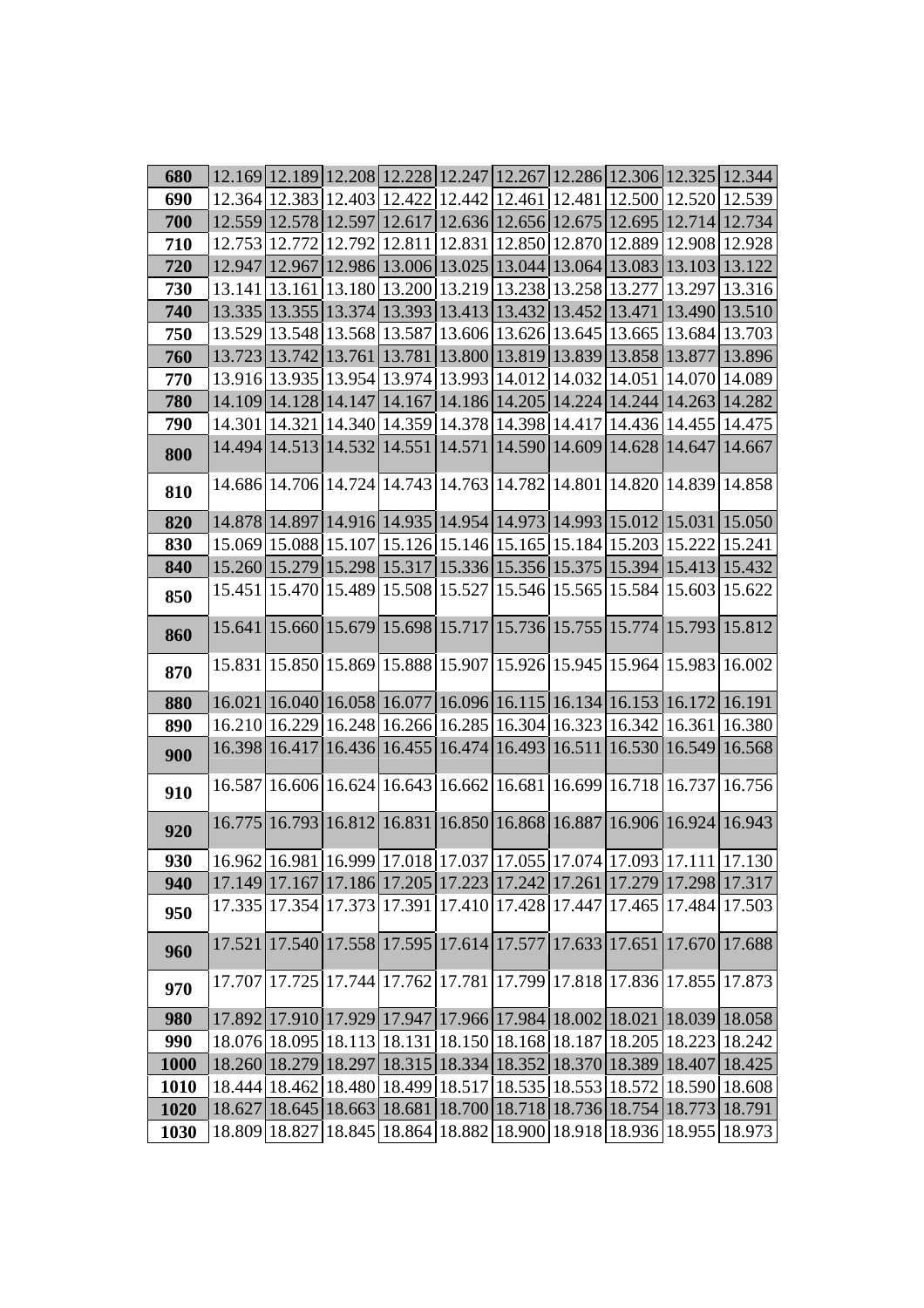| 1040        |  |  |  |  |                                                                       | 18.991 19.009 19.027 19.045 19.064 19.082 19.100 19.118 19.136 19.154                   |
|-------------|--|--|--|--|-----------------------------------------------------------------------|-----------------------------------------------------------------------------------------|
| 1050        |  |  |  |  |                                                                       | 19.172 19.190 19.208 19.227 19.245 19.263 19.281 19.299 19.317 19.335                   |
| 1060        |  |  |  |  |                                                                       | 19.353 19.371 19.389 19.407 19.425 19.443 19.461 19.479 19.497 19.515                   |
| 1070        |  |  |  |  |                                                                       | 19.533 19.551 19.569 19.587 19.605 19.623 19.641 19.659 19.677 19.695                   |
| <b>1080</b> |  |  |  |  |                                                                       | 19.713 19.731 19.749 19.767 19.785 19.803 19.821 19.839 19.856 19.874                   |
| <b>1090</b> |  |  |  |  |                                                                       | 19.892   19.910   19.928   19.946   19.964   19.982   19.999   20.017   20.035   20.053 |
| 1100        |  |  |  |  | 20.071 20.089 20.106 20.124 20.142 20.160 20.178 20.195 20.213 20.231 |                                                                                         |
| 1110        |  |  |  |  | 20.249 20.267 20.284 20.302 20.320 20.338 20.355 20.373 20.391 20.409 |                                                                                         |
| <b>1120</b> |  |  |  |  |                                                                       | 20.426 20.444 20.462 20.479 20.497 20.515 20.532 20.550 20.568 20.585                   |
| 1130        |  |  |  |  |                                                                       | 20.603 20.621 20.638 20.656 20.674 20.691 20.709 20.727 20.744 20.762                   |
| 1140        |  |  |  |  |                                                                       | 20.779 20.797 20.815 20.832 20.850 20.867 20.885 20.902 20.920 20.938                   |
| 1150        |  |  |  |  |                                                                       | 20.955 20.973 20.990 21.008 21.025 21.043 21.060 21.078 21.095 21.113                   |
| 1160        |  |  |  |  | 21.130 21.148 21.165 21.183 21.200 21.218 21.235 21.253 21.270 21.287 |                                                                                         |
| 1170        |  |  |  |  | 21.305 21.322 21.340 21.357 21.375 21.392 21.409 21.427 21.444 21.461 |                                                                                         |
| 1180        |  |  |  |  |                                                                       | 21.479 21.496 21.514 21.531 21.548 21.566 21.583 21.600 21.618 21.635                   |
| 1190        |  |  |  |  |                                                                       | 21.652 21.670 21.687 21.704 21.721 21.739 21.756 21.773 21.790 21.808                   |
| <b>1200</b> |  |  |  |  | 21.825 21.842 21.859 21.877 21.894 21.911 21.928 21.946 21.963 21.980 |                                                                                         |
| <b>1210</b> |  |  |  |  |                                                                       | 21.997 22.014 22.032 22.049 22.066 22.083 22.100 22.117 22.135 22.152                   |
| 1220        |  |  |  |  |                                                                       | 22.169 22.186 22.203 22.220 22.237 22.254 22.271 22.289 22.306 22.323                   |
| 1230        |  |  |  |  |                                                                       | 22.340 22.357 22.374 22.391 22.408 22.425 22.442 22.459 22.476 22.493                   |
| 1240        |  |  |  |  |                                                                       | 22.510 22.527 22.544 22.561 22.578 22.595 22.612 22.629 22.646 22.633                   |
| 1250        |  |  |  |  |                                                                       | 22.680 22.697 22.714 22.731 22.748 22.765 22.782 22.799 22.815 22.832                   |
| 1260        |  |  |  |  | 22.849 22.866 22.883 22.900 22.917 22.934 22.950 22.967 22.984 23.001 |                                                                                         |
| 1270        |  |  |  |  | 22.018 22.035 23.052 23.068 23.085 23.102 23.119 23.136 23.152 23.169 |                                                                                         |
| 1280        |  |  |  |  |                                                                       | 23.186 23.203 23.219 23.236 23.253 23.270 23.286 23.303 23.320 23.337                   |
| <b>1290</b> |  |  |  |  |                                                                       | 23.353 23.370 23.387 23.403 23.420 23.437 23.453 23.470 23.487 23.503                   |
| 1300        |  |  |  |  | 23.520 23.537 23.553 23.570 23.587 23.603 23.620 23.636 23.653 23.670 |                                                                                         |
| 1310        |  |  |  |  | 23.686 23.703 23.719 23.736 23.753 23.769 23.786 23.802 23.819 23.835 |                                                                                         |
| <b>1320</b> |  |  |  |  |                                                                       | 23.852 23.868 23.885 23.901 23.918 23.934 23.951 23.967 23.984 24.000                   |
| 1330        |  |  |  |  |                                                                       | 24.017 24.033 24.050 24.066 24.083 24.099 24.116 24.132 24.148 24.165                   |
| 1340        |  |  |  |  | 24.181 24.198 24.214 24.230 24.247 24.263 24.280 24.296 24.312 24.329 |                                                                                         |
| 1350        |  |  |  |  | 24.345 24.361 24.378 24.394 24.410 24.427 24.443 24.459 24.476 24.492 |                                                                                         |
| 1360        |  |  |  |  | 24.508 24.524 24.541 24.557 24.573 24.590 24.606 24.622 24.638 24.655 |                                                                                         |
| 1370        |  |  |  |  |                                                                       | 24.671 24.687 24.703 24.719 24.736 24.752 24.768 24.784 24.800 24.817                   |
| 1380        |  |  |  |  | 24.833 24.849 24.865 24.881 24.897 24.913 24.930 24.946 24.962 24.978 |                                                                                         |
| <b>1390</b> |  |  |  |  | 24.994 25.010 25.026 25.042 25.058 25.075 25.091 25.107 25.123 25.139 |                                                                                         |
| 1400        |  |  |  |  | 25.155 25.171 25.187 25.203 25.219 25.235 25.251 25.267 25.283 25.299 |                                                                                         |
| <b>1410</b> |  |  |  |  | 25.315 25.331 25.347 25.363 25.379 25.395 25.411 25.427 25.443 25.459 |                                                                                         |
| 1420        |  |  |  |  |                                                                       | 25.475 25.490 25.506 25.522 25.538 25.554 25.570 25.586 25.602 25.618                   |
| 1430        |  |  |  |  |                                                                       | 25.633 25.649 25.665 25.681 25.697 25.713 25.729 25.744 25.760 25.776                   |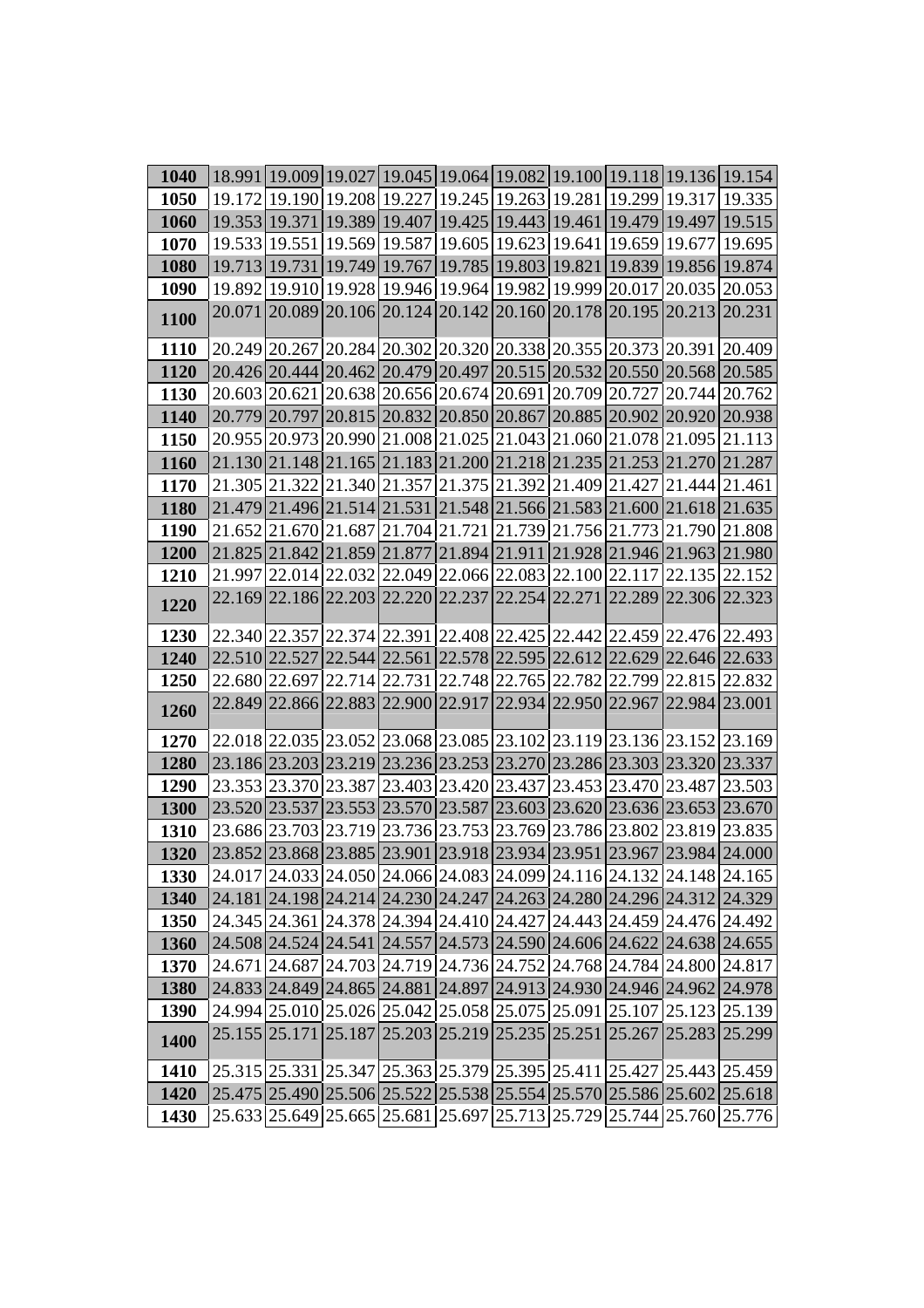| 1440        |               |                                                                                |  |                      |  | 25.792 25.808 25.823 25.839 25.855 25.871 25.886 25.902 25.918 25.934                                                           |
|-------------|---------------|--------------------------------------------------------------------------------|--|----------------------|--|---------------------------------------------------------------------------------------------------------------------------------|
| 1450        |               |                                                                                |  |                      |  | 25.949 25.965 25.981 25.997 26.012 26.028 26.044 26.060 26.075 26.091                                                           |
| 1460        |               | 25.107 26.122 26.138 26.154 26.169 16.185 26.201 26.216 26.232 26.248          |  |                      |  |                                                                                                                                 |
| 1470        |               | 26.263 26.279 26.294 26.310 26.326 26.341 26.357 26.372 26.388 26.403          |  |                      |  |                                                                                                                                 |
| 1480        | 26.419 26.435 | $[26.450]26.466]26.481[26.497]26.512[26.528]26.543[26.559]$                    |  |                      |  |                                                                                                                                 |
| <b>1490</b> |               |                                                                                |  |                      |  | 26.574 26.590 26.605 26.621 26.636 26.652 26.667 26.683 26.698 26.714                                                           |
| 1500        |               | 26.729 26.744 26.760 26.775 26.791 26.806 26.822 26.837 26.852 26.868          |  |                      |  |                                                                                                                                 |
| <b>1510</b> |               | 26.883 26.899 26.914 26.929 26.945 26.960 26.975 26.991 27.006 27.021          |  |                      |  |                                                                                                                                 |
| 1520        |               | 27.037  27.052  27.067  27.083  27.098  27.113  27.128  27.144  27.159  27.174 |  |                      |  |                                                                                                                                 |
| 1530        |               | 27.190 27.205 27.220 27.235 27.250 27.266 27.281 27.296 27.311 27.327          |  |                      |  |                                                                                                                                 |
| 1540        |               | 27.342 27.357 27.372 27.387 27.403 27.418 27.433 27.448 27.463 27.478          |  |                      |  |                                                                                                                                 |
| 1550        |               | 27.493 27.509 27.524 27.539 27.554 27.569 27.584 27.599 27.614 27.629          |  |                      |  |                                                                                                                                 |
| 1560        |               | 27.645 27.660 27.675 27.690 27.705 27.720 27.735 27.750 27.765 27.780          |  |                      |  |                                                                                                                                 |
| 1570        |               | 27.795 27.810 27.825 27.840 27.855 27.870 27.885 27.900 27.915 27.930          |  |                      |  |                                                                                                                                 |
| 1580        |               | 27.945 27.960 27.975 27.990 28.005 28.020 28.034 28.049 28.064 28.079          |  |                      |  |                                                                                                                                 |
| 1590        |               | 28.094 28.109 28.124 28.139 28.154 28.169 28.183 28.198 28.213 28.228          |  |                      |  |                                                                                                                                 |
| <b>1600</b> |               | 28.243 28.258 28.272 28.287 28.302 28.317 28.332 28.346 28.361 28.376          |  |                      |  |                                                                                                                                 |
| <b>1610</b> |               | 28.391 28.406 28.420 28.435 28.450 28.465 28.479 28.494 28.509 28.524          |  |                      |  |                                                                                                                                 |
| 1620        |               | 28.538 28.553 28.568 28.582 28.597                                             |  | 28.612 28.626 28.641 |  | 28.656 28.670                                                                                                                   |
| 1630        |               | 28.685 28.700 28.714 28.729 28.744                                             |  |                      |  | 28.758 28.773 28.787 28.802 28.817                                                                                              |
| 1640        |               | 28.831 28.846 28.860 28.875 28.890 28.904 28.919 28.933 28.948 28.962          |  |                      |  |                                                                                                                                 |
| 1650        |               |                                                                                |  |                      |  | 28.977 28.991 29.006 29.020 29.035 29.049 29.064 29.078 29.093 29.107                                                           |
| 1660        |               | 29.122 29.136 29.151 29.165 29.180 29.194 29.209 29.223 29.237 29.252          |  |                      |  |                                                                                                                                 |
| 1670        |               | 29.266 29.281 29.295 29.309 29.324 29.338 29.353 29.367 29.381 29.396          |  |                      |  |                                                                                                                                 |
| 1680        |               | 29.410 29.424 29.439 29.453 29.467 29.482 29.496 29.510 29.525 29.539          |  |                      |  |                                                                                                                                 |
| 1690        |               | 29.553 29.567 29.582 29.596 29.610 29.625 29.639 29.653 29.667 29.681          |  |                      |  |                                                                                                                                 |
| <b>1700</b> | 29.696 29.710 | 29.724   29.738   29.753   29.767   29.781   29.795   29.809   29.823          |  |                      |  |                                                                                                                                 |
| 1710        |               | 29.838 29.852 29.866 29.880 29.894 29.908 29.922 29.937 29.951 29.965          |  |                      |  |                                                                                                                                 |
| 1720        |               | 29.979 29.993 30.007 30.021 30.035 30.049 30.063 30.077 30.091 30.106          |  |                      |  |                                                                                                                                 |
| 1730        |               |                                                                                |  |                      |  | 30.120 30.134 30.148 30.162 30.176 30.190 30.204 30.218 30.232 30.246                                                           |
| 1740        |               |                                                                                |  |                      |  | 30.260 30.274 30.288 30.302 30.315 30.329 30.343 30.357 30.371 30.385                                                           |
| 1750        |               | 30.399 30.413 30.427 30.441 30.455 30.469 30.482 30.496 30.510 30.524          |  |                      |  |                                                                                                                                 |
| 1760        |               | 30.538 30.552 30.565 30.579 30.593 30.607 30.621 30.635 30.648 30.662          |  |                      |  |                                                                                                                                 |
| 1770        |               | 30.676 30.690 30.704 30.717 30.731 30.745 30.759 30.772 30.786 30.800          |  |                      |  |                                                                                                                                 |
| 1780        |               |                                                                                |  |                      |  | 30.813 30.827 30.841 30.855 30.868 30.882 30.896 30.909 30.923 30.937                                                           |
| 1790        |               | 30.950 30.964 30.978 30.991 31.005 31.019 31.032 31.046 31.059 31.073          |  |                      |  |                                                                                                                                 |
| 1800        |               | 31.087 31.100 31.114 31.127 31.141 31.154 31.168 31.182 31.195 31.209          |  |                      |  |                                                                                                                                 |
| 1810        |               |                                                                                |  |                      |  | 31.222 31.236 31.249 31.263 31.276 31.290 31.303 31.317 31.330 31.344                                                           |
| 1820        |               |                                                                                |  |                      |  | $\left 31.357\right 31.371\left 31.384\right 31.397\left 31.411\right 31.424\left 31.438\right 31.451\left 31.465\right 31.478$ |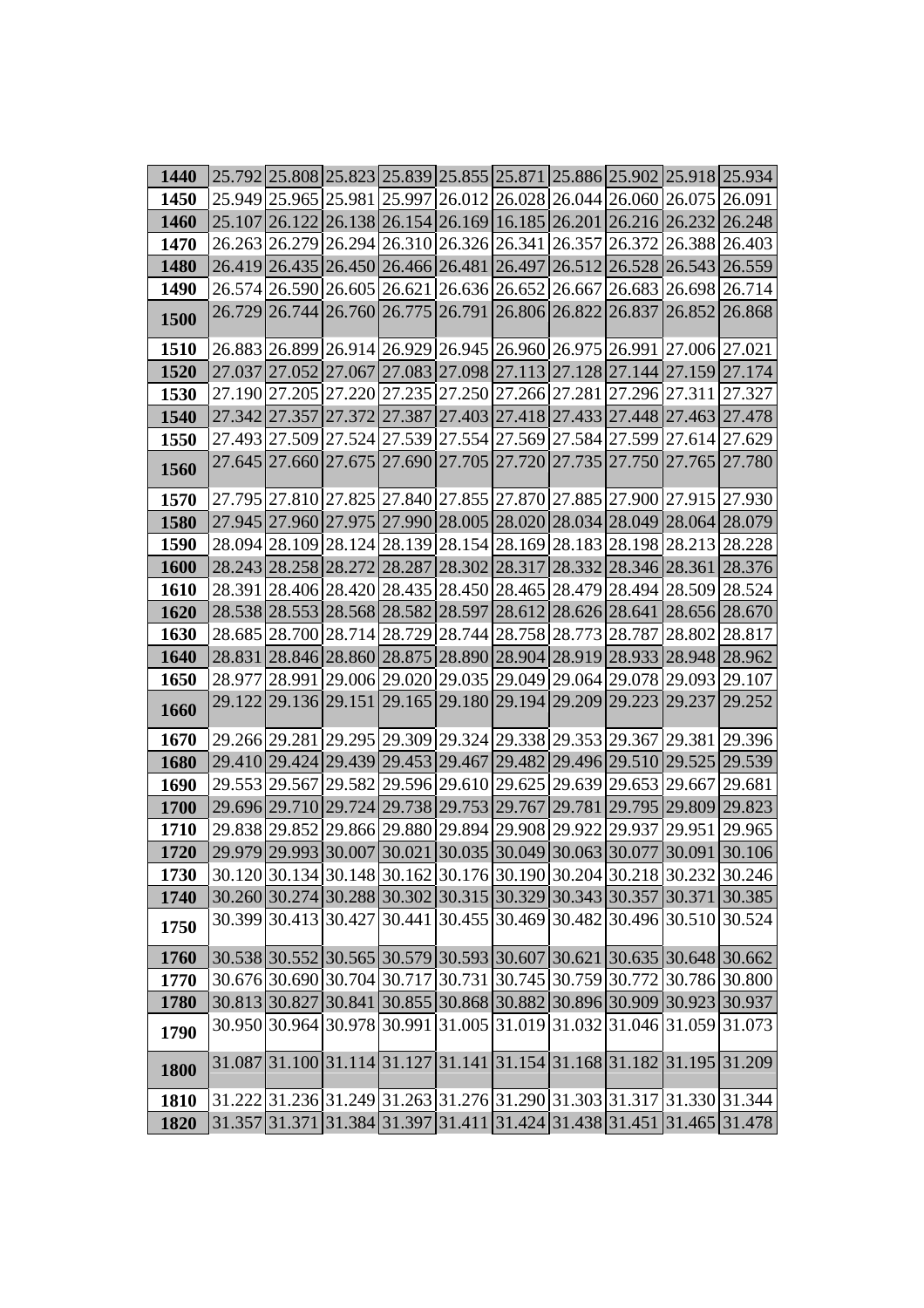| 1830        |  |  |  |  |                                                                                | 31.491 31.505 31.518 31.532 31.545 31.558 31.572 31.585 31.598 31.612 |
|-------------|--|--|--|--|--------------------------------------------------------------------------------|-----------------------------------------------------------------------|
| 1840        |  |  |  |  | $ 31.625 31.638 31.652 31.665 31.678 31.692 31.705 31.718 31.731 31.745$       |                                                                       |
| 1850        |  |  |  |  | 31.758 31.771 31.784 31.798 31.811 31.824 31.837 31.851 31.864 31.877          |                                                                       |
| 1860        |  |  |  |  | 31.890 31.903 31.917 31.930 31.943 31.956 31.969 31.982 31.996 32.009          |                                                                       |
| 1870        |  |  |  |  | 32.022 32.035 32.048 32.061 32.074 32.087 32.101 32.114 32.127 32.140          |                                                                       |
| <b>1880</b> |  |  |  |  | 32.153 32.166 32.179 32.192 32.205 32.218 32.231 32.244 32.257 32.270          |                                                                       |
| <b>1890</b> |  |  |  |  | 32.283 32.296 32.309 32.322 32.335 32.348 32.361 32.374 32.387 32.400          |                                                                       |
| <b>1900</b> |  |  |  |  | 32.413  32.426  32.439  32.451  32.464  32.477  32.490  32.503  32.516  32.529 |                                                                       |
| <b>1910</b> |  |  |  |  | 32.542 32.554 32.567 32.580 32.593 32.606 32.619 32.631 32.644 32.657          |                                                                       |
| 1920        |  |  |  |  | 32.670 32.683 32.695 32.708 32.721 32.734 32.746 32.759 32.772 32.784          |                                                                       |
| 1930        |  |  |  |  | 32.797 32.810 32.823 32.835 32.848 32.861 32.873 32.886 32.899 32.911          |                                                                       |
| 1940        |  |  |  |  | 32.924 32.937 32.949 32.962 32.974 32.987 33.000 33.012 33.025 33.037          |                                                                       |
| <b>1950</b> |  |  |  |  | 33.050 33.063 33.075 33.088 33.100 33.113 33.125 33.138 33.150 33.163          |                                                                       |
| <b>1960</b> |  |  |  |  | 33.175 33.188 33.200 33.213 33.225 33.238 33.250 33.263 33.275 33.287          |                                                                       |
| 1970        |  |  |  |  | 33.300 33.312 33.325 33.337 33.350 33.362 33.374 33.387 33.399 33.411          |                                                                       |
| <b>1980</b> |  |  |  |  | 33.424 33.436 33.448 33.461 33.473 33.485 33.498 33.510 33.522 33.535          |                                                                       |
| 1990        |  |  |  |  | 33.547 33.559 33.571 33.584 33.596 33.608 33.620 33.632 33.645 33.657          |                                                                       |
| 2000        |  |  |  |  | 33.669 33.681 33.693 33.706 33.718 33.730 33.742 33.754 33.766 33.779          |                                                                       |
| 2010        |  |  |  |  | 33.791 33.803 33.815 33.827 33.839 33.851 33.863 33.875 33.887 33.899          |                                                                       |
| 2020        |  |  |  |  | 33.911 33.923 33.936 33.948 33.960 33.972 33.984 33.996 34.008 34.019          |                                                                       |
| 2030        |  |  |  |  | 34.031 34.043 34.055 34.067 34.079 34.091 34.103 34.115 34.127 34.139          |                                                                       |
| 2040        |  |  |  |  | 34.151 34.163 34.174 34.186 34.198 34.210 34.222 34.234 34.245 34.257          |                                                                       |
| 2050        |  |  |  |  | 34.269 34.281 34.293 34.304 34.316 34.328 34.340 34.351 34.363 34.375          |                                                                       |
| 2060        |  |  |  |  | 34.387 34.398 34.410 34.422 34.433 34.445 34.457 34.468 34.480 34.492          |                                                                       |
| 2070        |  |  |  |  | 34.503 34.515 34.527 34.538 34.550 34.561 34.573 34.585 34.596 34.608          |                                                                       |
| 2080        |  |  |  |  | 34.619 34.631 34.642 34.654 34.665 34.677 34.688 34.700 34.711 34.723          |                                                                       |
| 2090        |  |  |  |  | 34.734 34.746 34.757 34.769 34.780 34.792 34.803 34.814 34.826 34.837          |                                                                       |
| 2100        |  |  |  |  | 34.849 34.860 34.871 34.883 34.894 34.905 34.917 34.928 34.939 34.951          |                                                                       |
| 2110        |  |  |  |  | 34.962 34.973 34.984 34.996 35.007 35.018 35.029 35.041 35.052 35.063          |                                                                       |
| 2120        |  |  |  |  | 35.074 35.085 35.097 35.108 35.119 35.130 35.141 35.152 35.164 35.175          |                                                                       |
| 2130        |  |  |  |  | 35.186 35.197 35.208 35.219 35.230 35.241 35.252 35.263 35.274 35.285          |                                                                       |
| 2140        |  |  |  |  | 35.296 35.307 35.318 35.329 35.340 35.351 35.362 35.373 35.384 35.395          |                                                                       |
| 2150        |  |  |  |  | 35.406 35.417 35.428 35.439 35.450 35.461 35.472 35.482 35.493 35.504          |                                                                       |
| 2160        |  |  |  |  | 35.515 35.526 35.537 35.547 35.558 35.569 35.580 35.591 35.601 35.612          |                                                                       |
| 2170        |  |  |  |  | 35.623 35.634 35.644 35.655 35.666 35.676 35.687 35.698 35.708 35.719          |                                                                       |
| 2180        |  |  |  |  | 35.730 35.740 35.751 35.762 35.772 35.783 35.793 35.804 35.814 35.825          |                                                                       |
| 2190        |  |  |  |  | 35.836 35.846 35.857 35.867 35.878 35.888 35.899 35.909 35.920 35.930          |                                                                       |
| 2200        |  |  |  |  | 35.940  35.951  35.961  35.972  35.982  35.993  36.003  36.013  36.024  36.034 |                                                                       |
| 2210        |  |  |  |  | 36.044 36.055 36.065 36.075 36.086 36.096 36.106 36.116 36.127 36.137          |                                                                       |
| 2220        |  |  |  |  |                                                                                | 36.147 36.157 36.168 36.178 36.188 36.198 36.208 36.219 36.229 36.239 |